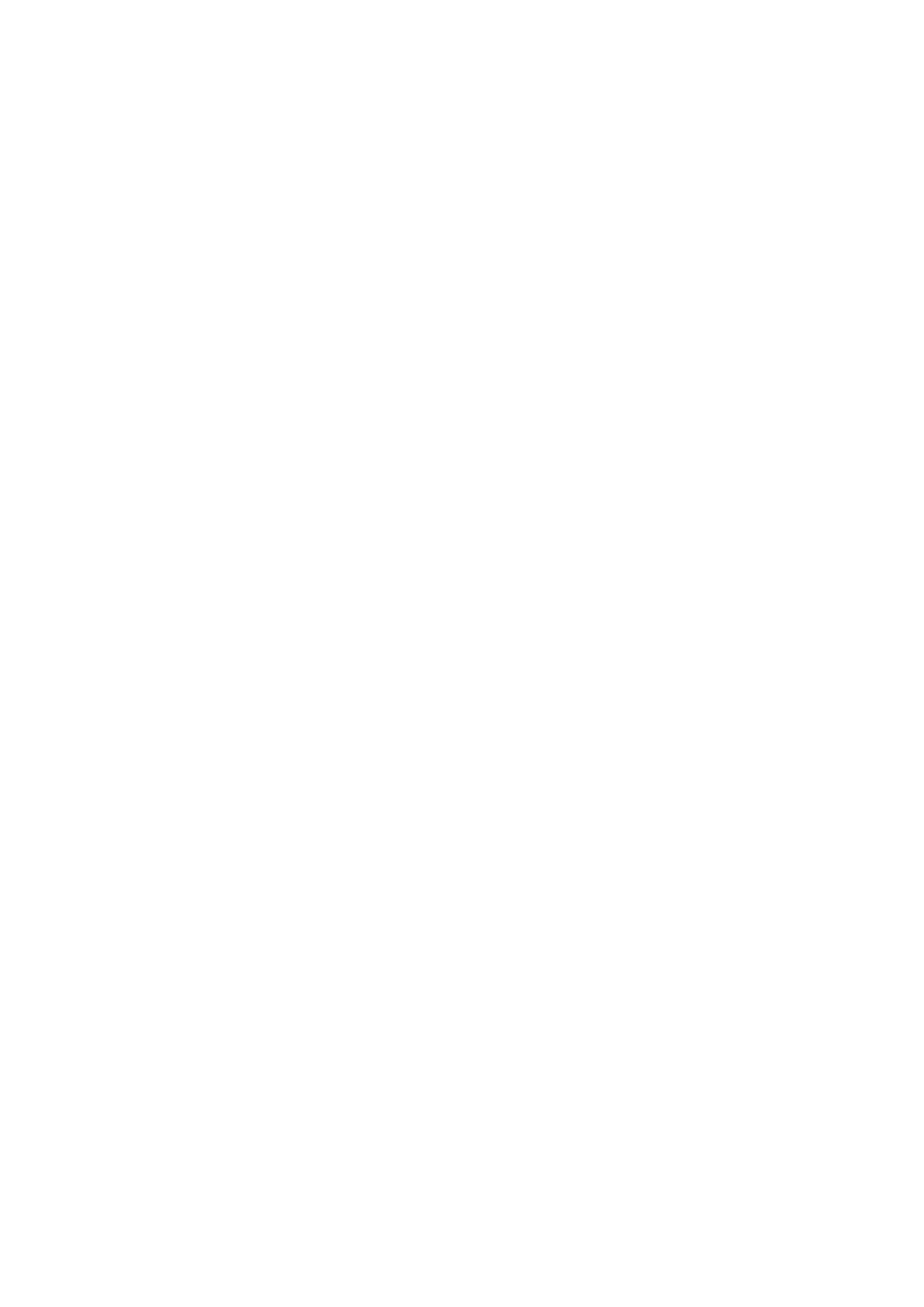# **Contents**

|   | Abbreviations used in this paper                                      | 3  |
|---|-----------------------------------------------------------------------|----|
|   | Overview                                                              | 5  |
| 2 | Policy for making recommendations                                     | 8  |
| з | Monitoring approach                                                   | 10 |
|   | Annex                                                                 |    |
| 1 | Policy for making recommendations<br>on designated guidance providers | 11 |
| 2 | List of questions                                                     | 15 |
| 3 | Compatibility statement                                               | 16 |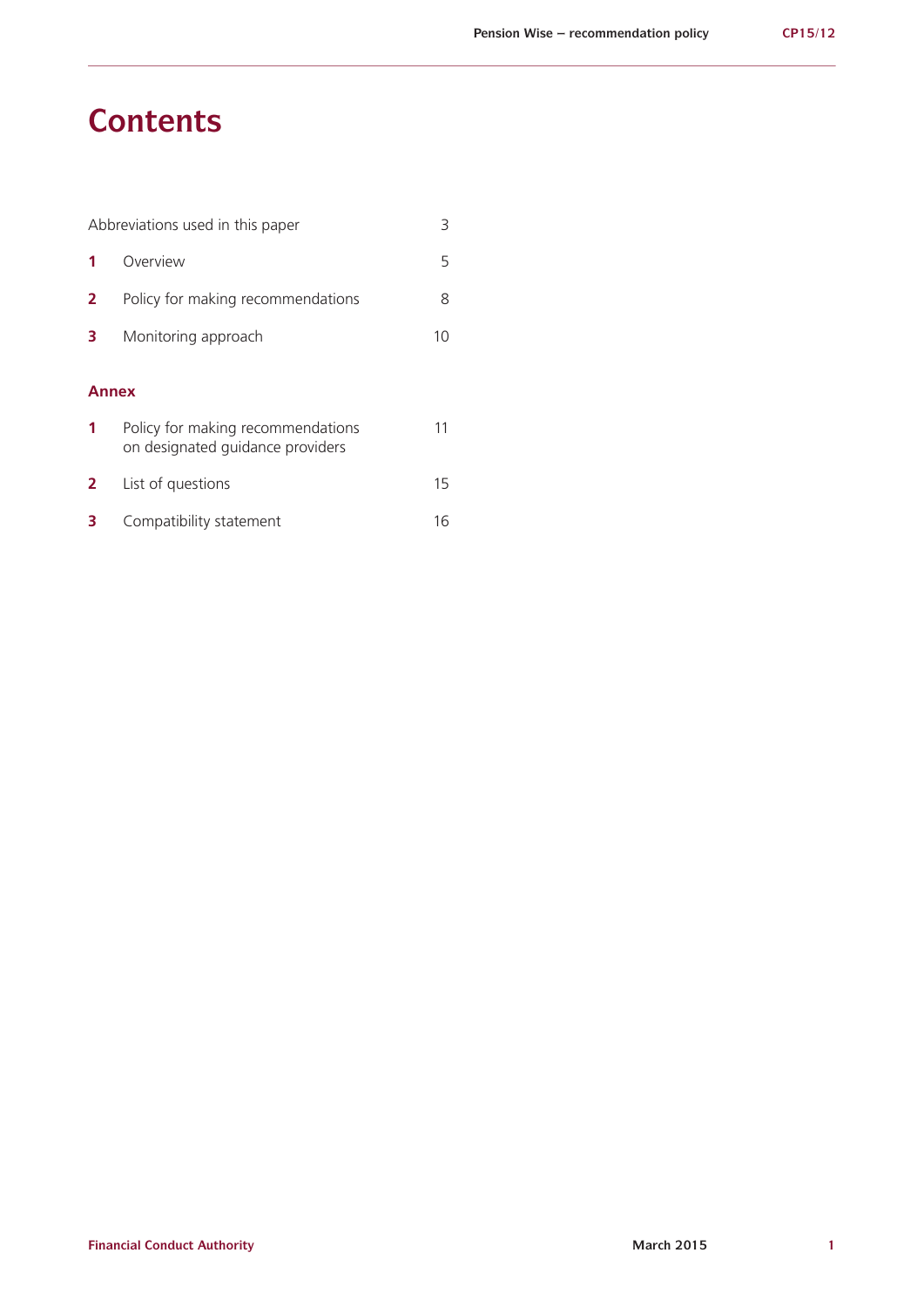We are asking for comments on this Consultation Paper by 8 May 2015.

You can send them to us using the form on our website at: [www.fca.org.uk/your-fca/documents/consultation-papers/cp15-12-response-form.](http://www.fca.org.uk/your-fca/documents/consultation-papers/cp15-12-response-form)

#### **Or in writing to:**

Iain Horn Strategy and Competition Division Financial Conduct Authority 25 The North Colonnade Canary Wharf London E14 5HS

**Telephone:** 020 7066 6346<br>**Email:** cp15-12@fca.org **Email:** [cp15-12@fca.org.uk](mailto:cp15-12@fca.org.uk)

We make all responses to formal consultation available for public inspection unless the respondent requests otherwise. We will not regard a standard confidentiality statement in an email message as a request for non-disclosure.

Despite this, we may be asked to disclose a confidential response under the Freedom of Information Act 2000. We may consult you if we receive such a request. Any decision we make not to disclose the response is reviewable by the Information Commissioner and the Information Rights Tribunal.

You can download this Consultation Paper from our website: www.fca.org.uk. All our publications are available to download from www.fca.org.uk. If you would like to receive this paper in an alternative format, please call 020 706 0790 or email: publications\_graphics@fca.org.uk or write to: Editorial and Digital team, Financial Conduct Authority, 25 The North Colonnade, Canary Wharf, London E14 5HS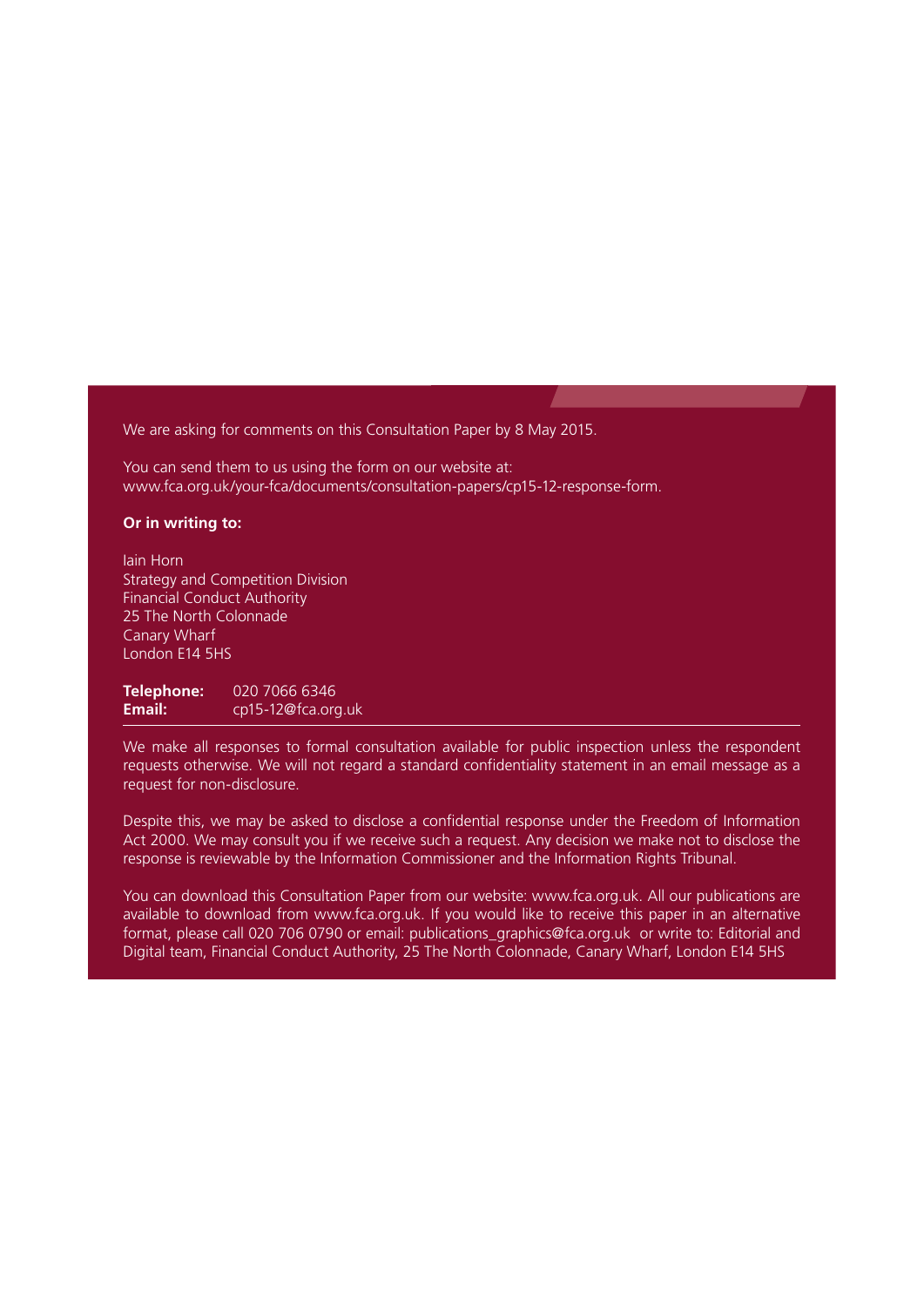# **Abbreviations used in this paper**

| <b>DC</b>   | Defined contribution                    |
|-------------|-----------------------------------------|
| <b>DWP</b>  | Department for Work and Pensions        |
| <b>FCA</b>  | <b>Financial Conduct Authority</b>      |
| <b>FSMA</b> | Financial Services and Markets Act 2000 |
| <b>TPAS</b> | The Pensions Advisory Service           |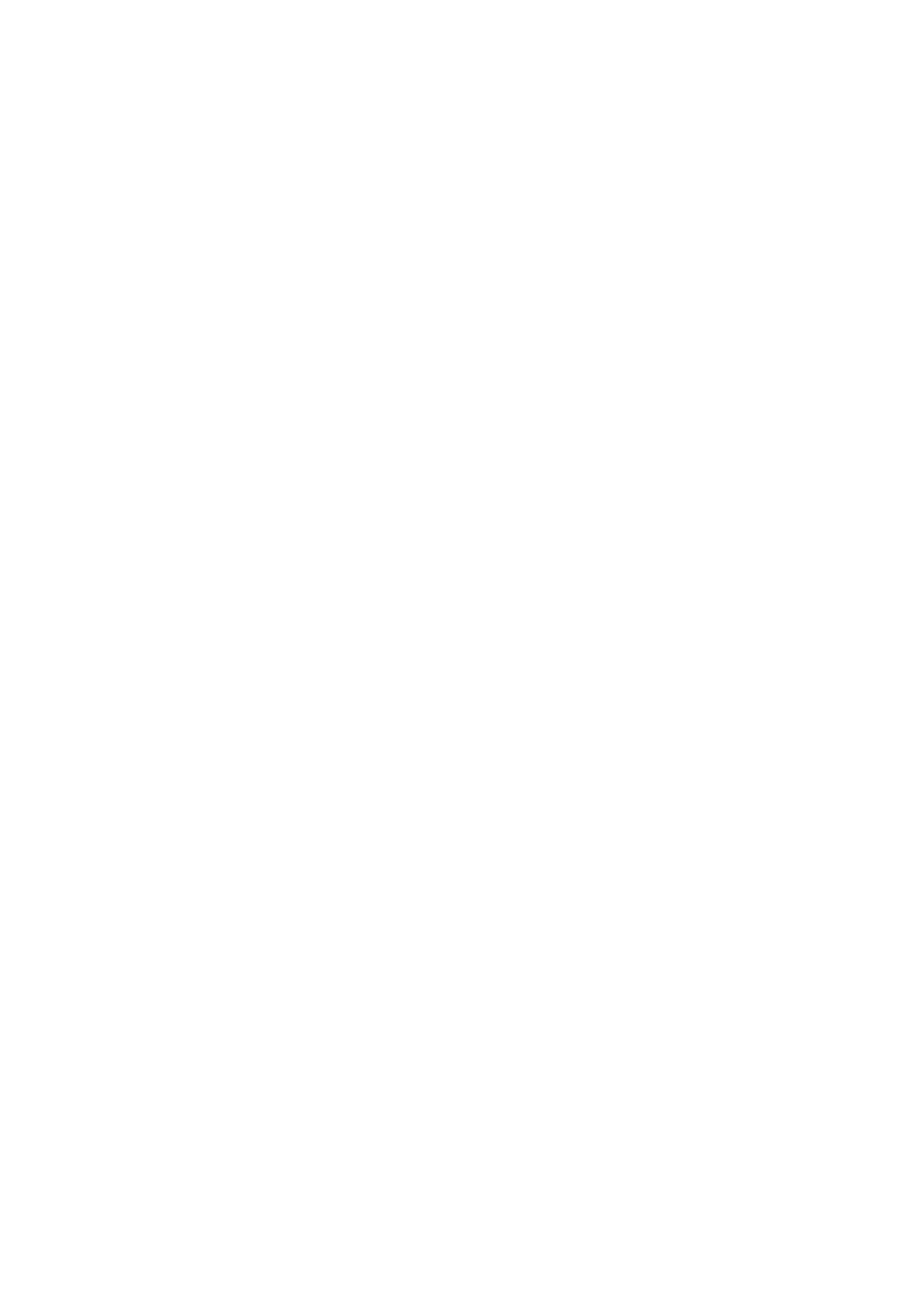# **1. Overview**

#### **Introduction**

- **1.1** In the 2014 Budget the Government announced reforms to retirement options including a proposal that all consumers with Defined Contribution (DC) pensions should be entitled to access free impartial guidance at retirement about their options when accessing their pension savings. This has recently been launched under the brand Pension Wise and becomes fully operational from 6 April 2015.
- **1.2** In November, we (the FCA) published standards for the Treasury's designated guidance providers to meet in delivering Pension Wise.1
- **1.3** We are required to monitor the designated guidance providers' compliance with our standards and, where providers have breached them, we may make recommendations to the designated guidance providers and the Treasury where appropriate. In the Policy Statement in November we outlined our proposed approach to monitoring and said we would consult on a policy on recommendations.
- **1.4** We are now consulting on our policy for making recommendations to the designated guidance providers and to the Treasury. We also include further information on our approach to monitoring guidance service providers.
- **1.5** While we describe our approach for the steady state, it is clearly important to analyse the performance of the service closely in its initial months of operation. From April we will use a combination of real-time management information and early findings from consumer research to understand how consumers are experiencing the service and the quality of guidance provided in its first months of operation.
- **1.6** If necessary, we may make recommendations to the designated guidance providers and/or the Treasury to take immediate action to address any significant consumer protection issues that arise.

#### **Who does this consultation affect?**

**1.7** This consultation primarily affects the designated guidance providers delivering Pension Wise.

<sup>1</sup> Designated guidance providers are delivery partners appointed by the Treasury to give pensions guidance. At commencement there will be 4 designated guidance providers appointed by the Treasury being the Pensions Advisory Service (TPAS) which will provide a telephone service and the three Citizens Advice Bureaus of England and Wales, Scotland and Northern Ireland which will provide a face to face service.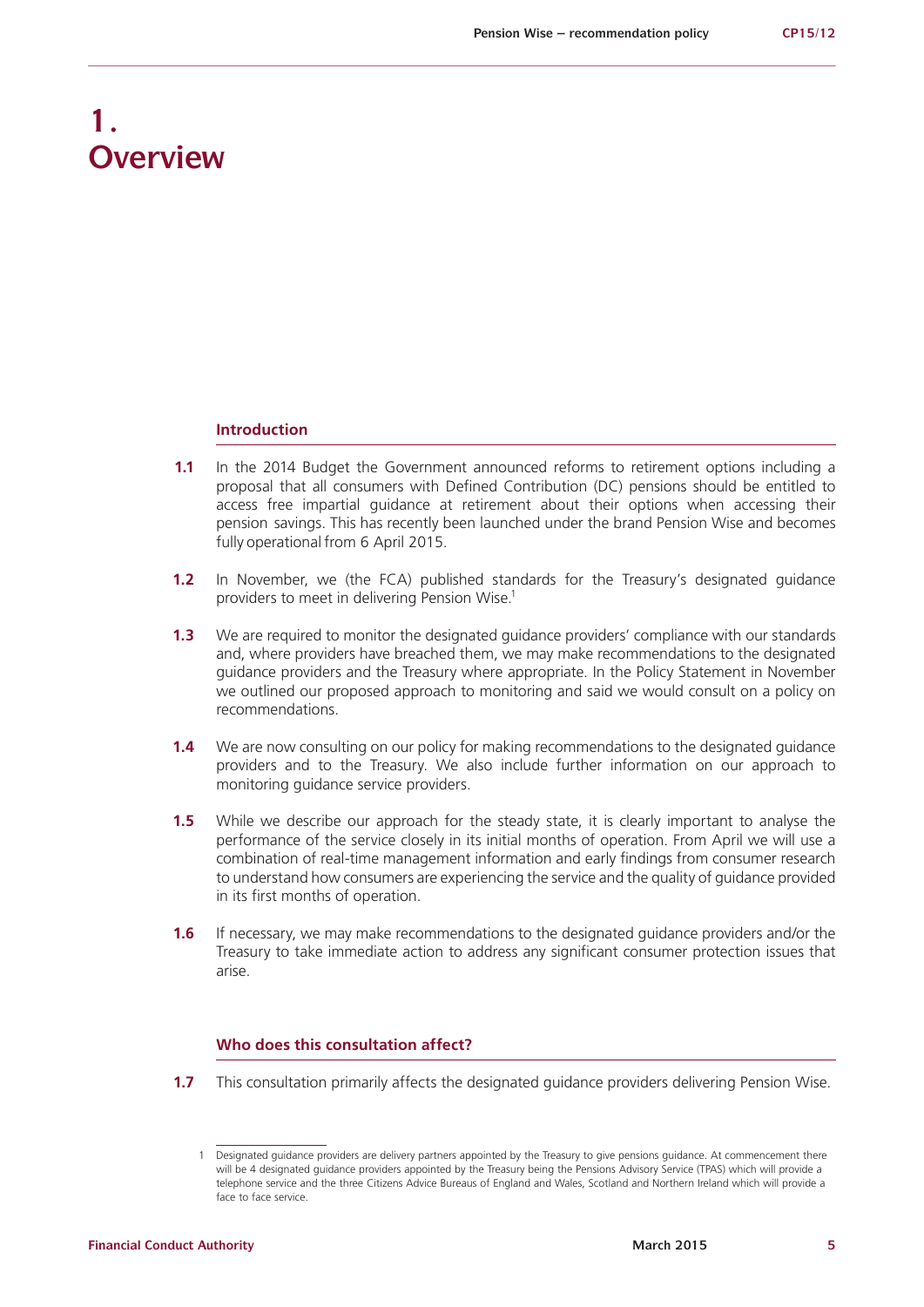- **1.8** In addition, given the importance to consumers using the Pension Wise service, the consultation paper is also likely to be of interest to:
	- **•** consumer representative bodies interested in the outcomes of Pension Wise
	- **•** charities and other organisations with a particular interest in retirement advice and
	- **•** individual consumers
- **1.9** It will also be of indirect interest to providers of and advisors on pensions and retirement income products as well as trustees of DC pension schemes.

#### **Is this of interest to consumers?**

**1.10** By setting and monitoring standards for designated guidance providers, we aim to help protect consumers using Pension Wise. Our approach to monitoring and our policy on making recommendations may be of interest to consumers who intend to use or are considering using Pension Wise once it is operational.

#### **Context**

#### **The 2014 Budget reforms**

- **1.11** The 2014 Budget announced fundamental changes to the options consumers will have for accessing their DC pension savings at retirement. From 6 April 2015, consumers from the age of 55 will be able to:
	- take their pension savings as cash (in one lump sum or in smaller amounts over time<sup>2</sup>)
	- **•** buy an annuity (or other income generating guaranteed products that may emerge)
	- **•** use drawdown but without any limits applied
	- **•** use a combination of these
- **1.12** To support this increased flexibility, Pension Wise is being introduced to help empower consumers to make informed and confident decisions on how they use their pension savings in retirement. People will not be required to take this guidance to access their pension savings, but they will be directed to do so before they make a decision.

<sup>2</sup> This is termed an 'uncrystallised pension fund lump sum' or 'UFPLS' within the Taxation of Pensions Act 2014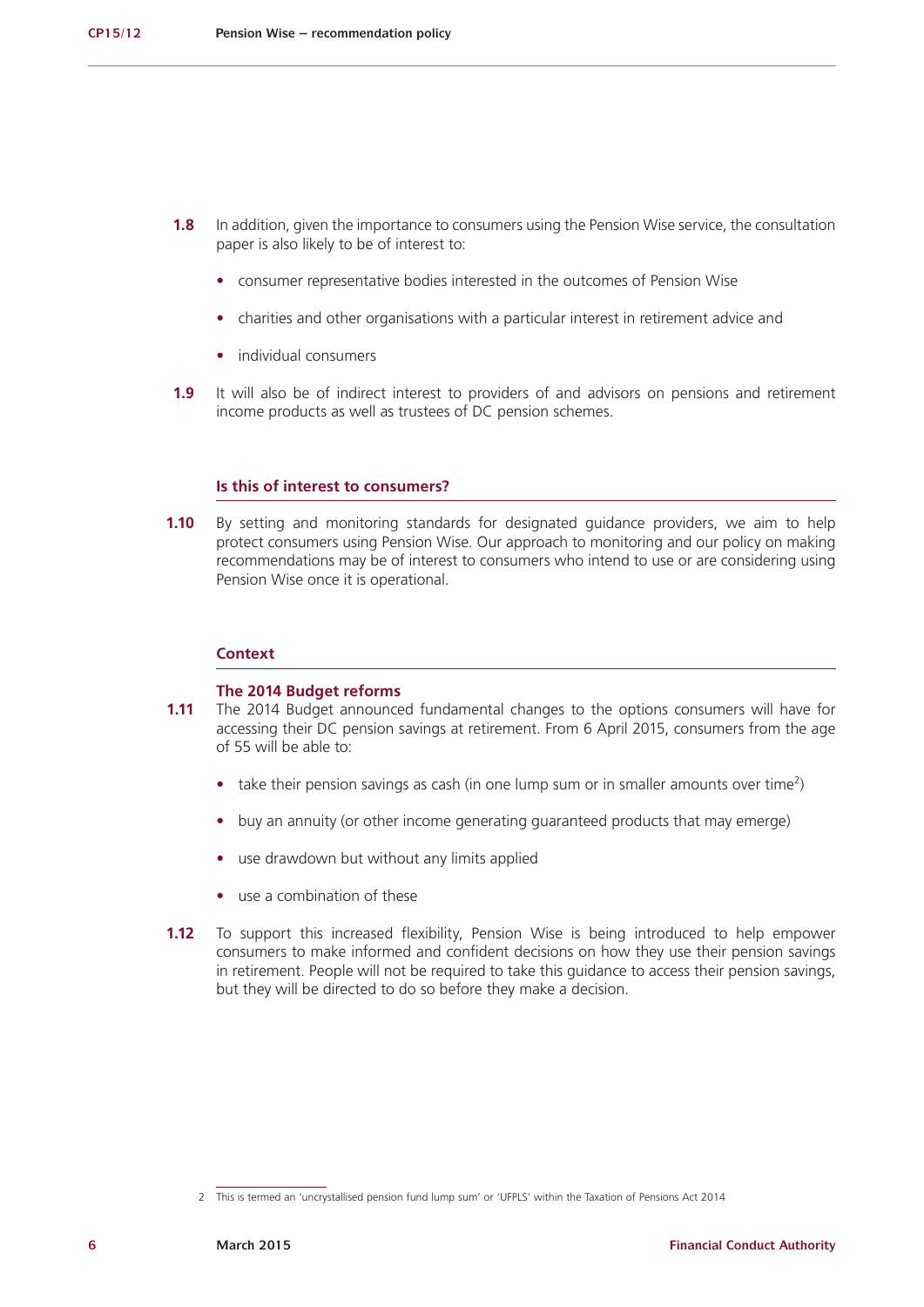#### **The FCA's role in delivering Pension Wise**

- **1.13** The organisations appointed as designated guidance providers will not be regulated as authorised firms by the FCA for the delivery of the guidance service. However, the Government is placing a duty on the FCA to set standards and to monitor the designated guidance providers' performance against these standards. It is also affording us powers to require information for these purposes and to make recommendations to the designated guidance providers and the Treasury as necessary.
- **1.14** The Treasury is responsible for appointing the designated guidance providers that will be subject to the standards regime, and will ultimately be responsible for ensuring designated guidance providers take action in response to FCA recommendations. The Treasury also has overall responsibility for implementing and delivering the service.

#### **Summary of our proposals**

- **1.15** Chapter 2 introduces our proposed policy on making recommendations contained in Annex 1. Annex 1 contains the proposed policy including details of what we have to do in making recommendations, when we might make them and the process we will follow.
- **1.16** We intend to publish this policy as guidance on the same webpage as the standards rather than as part of our Handbook.
- **1.17** In Chapter 3 we give some more detail on our monitoring approach.
- **1.18** The costs and benefits associated with this are included in the Cost Benefit Analysis on the Standards we recently published.<sup>3</sup>

#### **Equality and diversity considerations**

- **1.19** Under the Equality Act 2010, we are required to have due regard to the need to eliminate discrimination and to promote equality of opportunity in carrying out our policies, services and functions.
- **1.20** As part of this, we have assessed the likely equality and diversity impacts and rationale of these proposals through an Equality Impact Assessment, and concluded they do not give rise to any concerns for particular groups as a result of any protected characteristic. Comments are still welcome.

#### **Next steps**

- **1.21** Please send us your comments on our proposed approach to making recommendations by 8 May 2015 using the online response form or using the address on page 2 of this paper.
- **1.22** We will also continue to consult with the Treasury about our plans throughout this period.
- **1.23** Once we have considered responses to this Consultation Paper, with the Treasury's consent we plan to publish a Policy Statement on the finalised recommendations policy and feedback in the summer.
	- 3 www.fca.org.uk/your-fca/documents/ps14-17-cost-benefit-analysis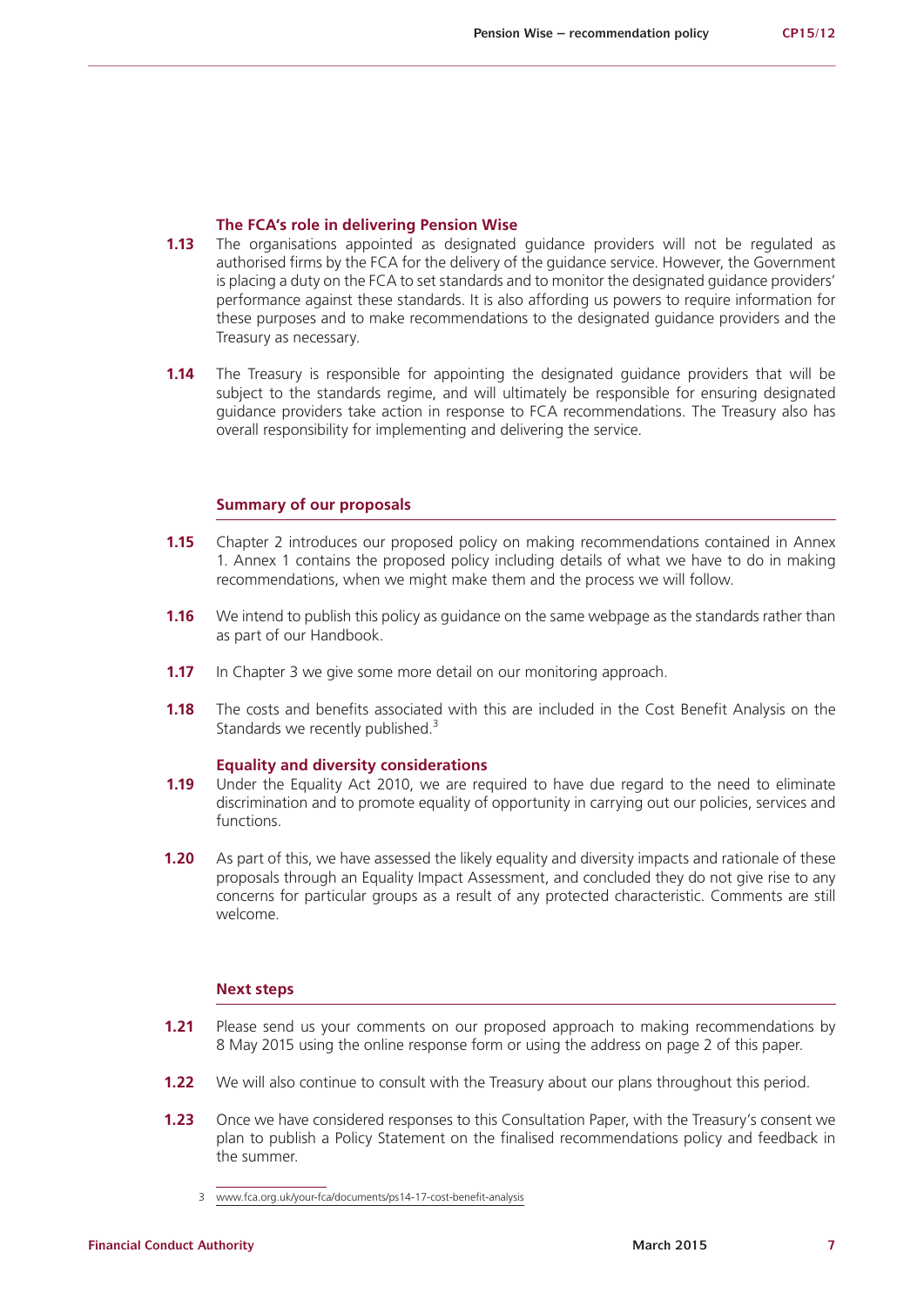# **2. Policy for making recommendations**

**2.1** In this chapter, we set out how we propose to make recommendations in relation to the designated guidance providers' adherence to the standards set out for Pension Wise. We also give an overview of the legislative context for our duties and functions in this area.

#### **Context**

#### **FCA requirements**

- **2.2** Where our monitoring of designated guidance providers indicates a failure to comply with the standards, we may recommend steps they should take to ensure they comply with the standards and rectify any breaches. We may also recommend they pay redress to those affected by the failure.
- **2.3** Following a recommendation to the designated guidance provider, we can then make a recommendation to the Treasury that they give a direction to the provider.
- **2.4** If we make a recommendation to the Treasury we must publish this recommendation unless we consider it would be against the public interest to do so or would be inappropriate for some other reason.

#### **Recommendation policy**

- **2.5** Under FSMA<sup>4</sup> (as amended by the Pensions Schemes Act 2015), we must prepare and issue a statement of our policy on making of recommendations to designated guidance providers and to the Treasury in relation to breaches of the standards by the designated guidance providers. Before issuing the statement, we must consult the Treasury and publish a draft of the proposed statement to bring it to the attention of the public. We must consider any representations made within a specified time (in this case a one month consultation period) and then can issue the statement with the consent of the Treasury.
- **2.6** We may alter or replace the statement at any time subject to Treasury consent. The altered or replaced statement should then be published.
- **2.7** We set out in Annex 1 the Statement of policy for public consultation. It should be noted, that while this is our proposed formal recommendation policy, as part of our normal monitoring role, we may also discuss lower order issues with designated guidance providers to be dealt with under less formal action plans. This is consistent with our normal supervisory approach for authorised firms.
- **2.8** We intend to bring the agreed policy to the attention of the public by publishing it on the FCA website, but it will not be included in the FCA Handbook.

<sup>4</sup> Section 333K of Part 20A to FSMA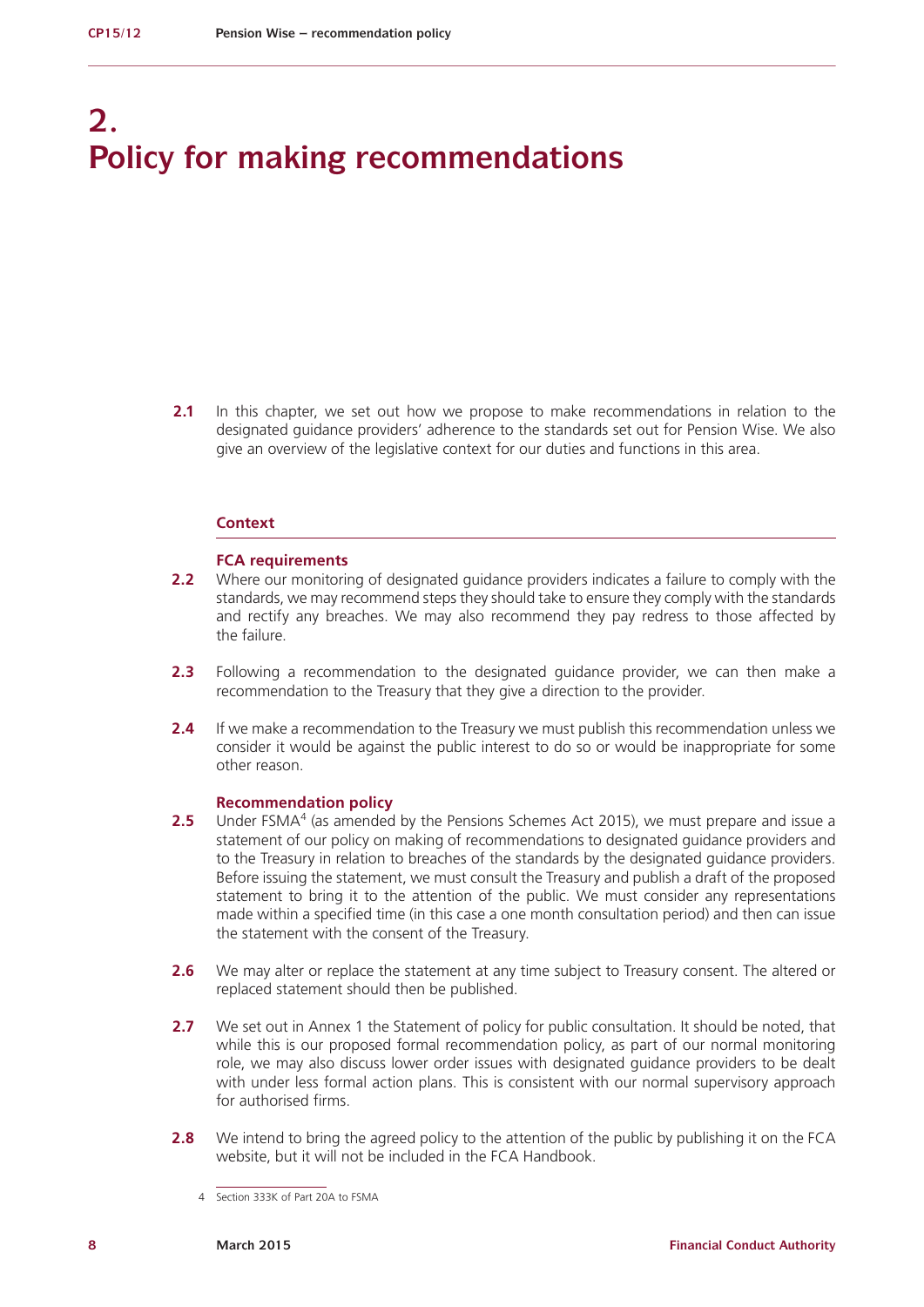- **Q1: Do you have any comments on the recommendation process as outlined in the policy in Annex 1 ?**
- **Q2: Is there anything else you think we should include in the policy in Annex 1?**
- **Q3: Are there any other instances, other than those included in the policy in Annex 1, where you feel we should consider making a recommendation?**

#### **Next steps**

- **2.9** We would welcome any comments on the recommendation policy in the annex and, in particular, the questions posed above. We would expect these mainly to be from the designated guidance providers and possibly some interested consumer representative bodies but will be happy to take comments from others.
- **2.10** We have decided that a six week consultation period is appropriate, given the nature of the policy, and would ask for any responses by 8 May 2015. We will, of course, continue to discuss this policy with the main stakeholders during this period.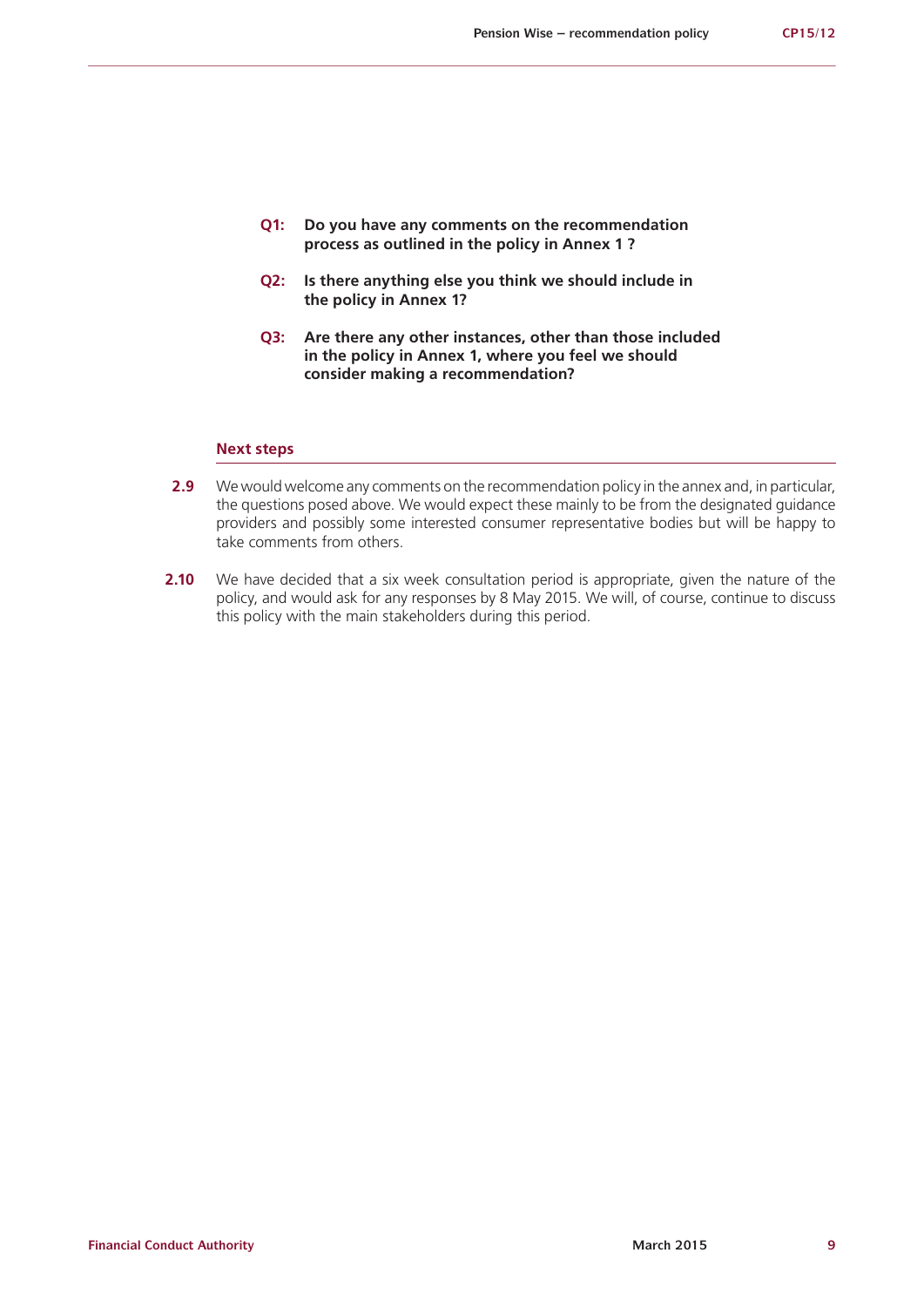# **3. Monitoring approach**

- **3.1** The standards set by the FCA are designed to secure an appropriate degree of protection for users of Pension Wise. The ongoing monitoring of compliance with these standards is vital in ensuring this is achieved.
- **3.2** Each year we will gather evidence on whether each of the standards is being met through for example: regular Management Information (MI); direct self-assessment by the designated guidance providers; FCA-commissioned market research on users of the service; designated guidance provider assessments and discussions with stakeholders such as consumer organisations.
- **3.3** We will be asking providers to evidence their compliance with the standards. This will include the designated guidance provider's written documented processes; written quality controls; and data they use to monitor their compliance with quality controls.
- **3.4** While the monitoring process will be the same for all of the designated guidance providers, we may vary the self-assessment, to allow for differences in their operating models. Having analysed this information, we will arrange onsite visits, carry out file checks or call monitoring and possibly use mystery shopping as appropriate and necessary.
- **3.5** The legislation only requires us to monitor the designated guidance partners and not the other aspects of Pension Wise. However, to support our monitoring role (given the cross-cutting nature of the standards) we also intend to take account of other parts of Pension Wise including the website, contact centre and any providers that the Treasury may use for dealing with surges in work flows. This analysis is required to help us understand how the areas of the service we do not monitor affect the ability of the designated guidance providers to meet the standards.
- **3.6** Once we have completed our analysis we will discuss our findings with the designated guidance providers. We may also consider making a recommendation to the designated guidance provider and the Treasury. Examples of where we envisage that we will consider making recommendations to designated guidance providers and the Treasury are set out in Annex 1.
- **3.7** Monitoring will begin from the commencement of the service and we recognise the importance of ensuring providers' performance against standards from April. To this end we intend from the outset to put supervisory attention and resource into analysing the early MI, market research and feedback received to ensure that the providers are complying as expected.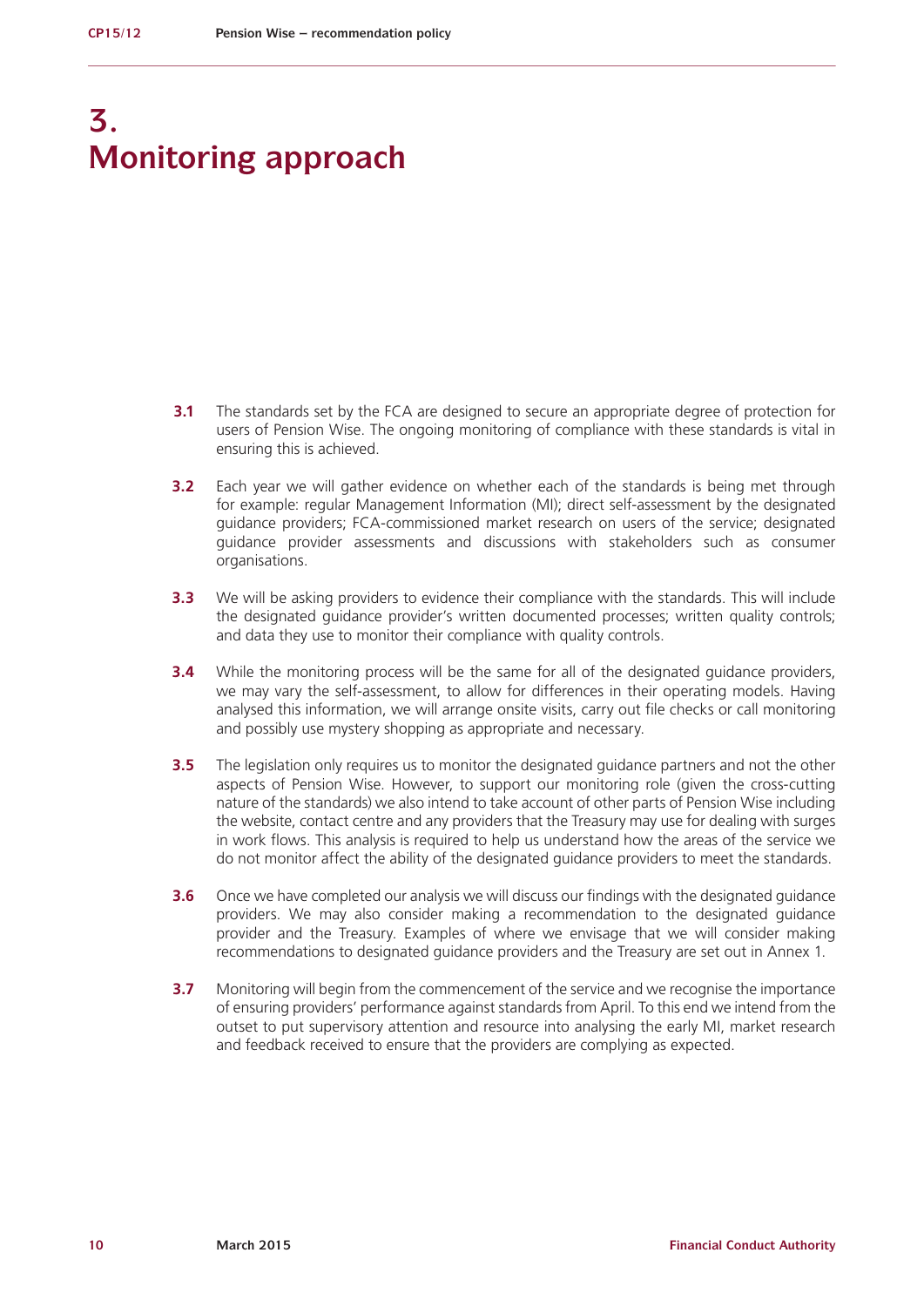# **Annex 1 Policy for making recommendations on designated guidance providers**

#### **Recommendation process**

- **1.** When we (the FCA) believe a designated guidance provider has failed to comply with a standard set under section 333H of FSMA<sup>5</sup>, we may recommend to the designated guidance provider steps that it might take to:
	- prevent the continuance or recurrence of the failure
	- **•** make redress to those affected by the failure
	- both prevent the continuance or recurrence of the failure and make redress to those affected.
- **2.** A recommendation to a designated guidance provider will typically follow from discussions with them as part of the monitoring process. Designated guidance providers will be informed as part of this process that we intend to make a recommendation and we expect we will normally give them two weeks to review and respond, although a shorter period may be appropriate in some situations. At this stage we would expect designated guidance providers to respond setting out any factual corrections and comments on any steps proposed in the recommendation e.g. whether they can be practically achieved.
- **3.** The recommendation, once made, will be set out clearly in writing, stating clearly at the outset that it is a recommendation made under s333J of FSMA. A recommendation made to a designated guidance provider will not be published. We would expect designated guidance providers to respond, normally within two weeks, outlining actions they propose to take to address the issues raised in the recommendation.
- **4.** Having made such a recommendation we may recommend to the Treasury that it direct the designated guidance provider to take such steps or any others the Treasury considers appropriate to prevent the continuance or recurrence of the failure or to make redress to those affected by the failure. This will typically occur in circumstances where we are not satisfied that the actions taken by the designated guidance provider are sufficient to address our concerns.
- **5.** We would normally expect to address issues with the designated guidance providers in the first instance, before raising issues with the Treasury and publishing our recommendations as appropriate. However, we may vary this approach depending on the seriousness of the issue and the public interest in transparency. We may also proceed to making recommendations to the Treasury more quickly; this is more likely to occur in the circumstances set out in our general and contextual considerations outlined below.

<sup>5</sup> as amended by the Pension Schemes Act 2015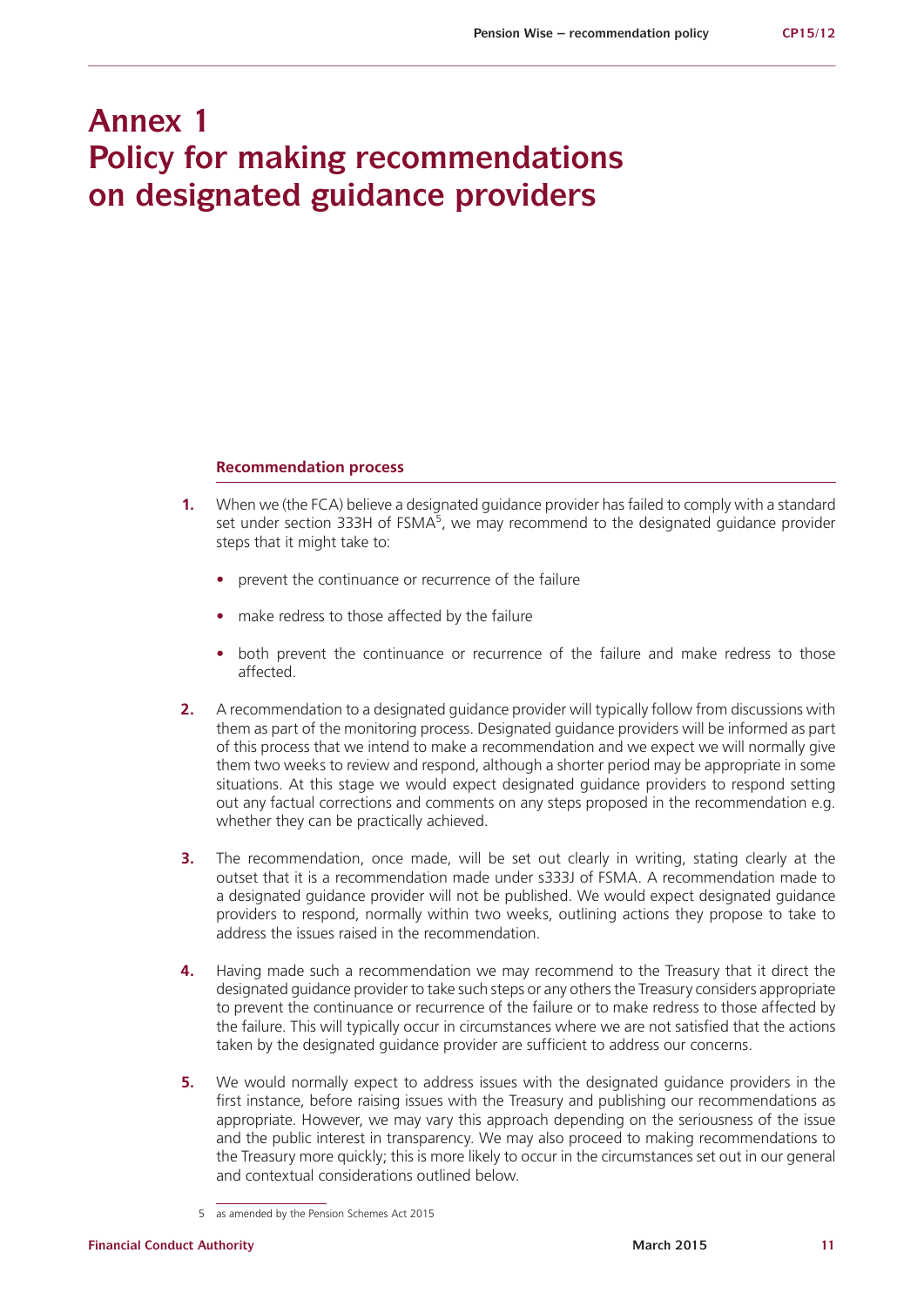- **6.** We would expect disputes between individuals and designated guidance providers, whether they concern breaches of the standards or not, to be dealt with outside of our process, via the Pension Wise complaints procedure and, where appropriate, the Parliamentary and Health Service Ombudsman. While our monitoring would consider patterns of complaints in its analysis, the FCA is only likely to make a recommendation that a designated guidance provider make redress in a limited number of circumstances. These include, but are not limited to, where the designated guidance provider has breached the standards resulting in a financial loss for a significant number of individuals.
- **7.** We expect a recommendation to make redress to be comparatively rare. We would expect such a recommendation to follow our general process for making recommendations with the calculation of the level of redress based on the size of detriment experienced. Where a consumer has already received adequate redress, as set by the Parliamentary and Health Service Ombudsman, we would not require it to be paid again as a result of our recommendation.
- **8.** Before we make such a recommendation to the Treasury, we will give the designated guidance provider a copy of the proposed recommendations. At the same time, we will give the designated guidance provider access to material on which the proposed recommendation is based unless we consider, in the circumstances, that it is inappropriate to do so.
- **9.** The decision to make such a recommendation to the Treasury will be taken by a senior staff committee (up to and including the Executive Committee). The senior staff committee will be made up of FCA staff who have not been directly involved in establishing the evidence on which the decision is made.
- **10.** Each meeting of a senior staff committee will include:
	- i. an individual with authority to act as its chairman and
	- ii. at least two other members
- **11.** A senior staff committee will operate on the basis of a recommendation from a FCA staff member, and with the benefit of legal advice from a FCA staff member.
- **12.** The senior staff committee will be accountable for its decisions to the FCA Board.
- **13.** The designated guidance provider may contest our proposed recommendation to Treasury, and/or our publication of the recommendation, provided this is done within two weeks (or such shorter period as may be appropriate in the circumstances) of the designated guidance provider being informed of the recommendation.
- **14.** If the designated guidance provider asks to make representations in respect of the proposed recommendation to Treasury, or the FCA's decision to publish the recommendation, or part of it, the senior staff committee will decide whether this is appropriate and, if it is, how best to ensure that these representations are taken into consideration.
- **15.** The senior staff committee will determine what recommendation is made to Treasury, if any, and whether the FCA will publish the recommendation, or part of it, taking into account whether publication would be against the public interest, or would be inappropriate for some other reason. The FCA's General Counsel Division will advise the senior staff committee on the recommendation.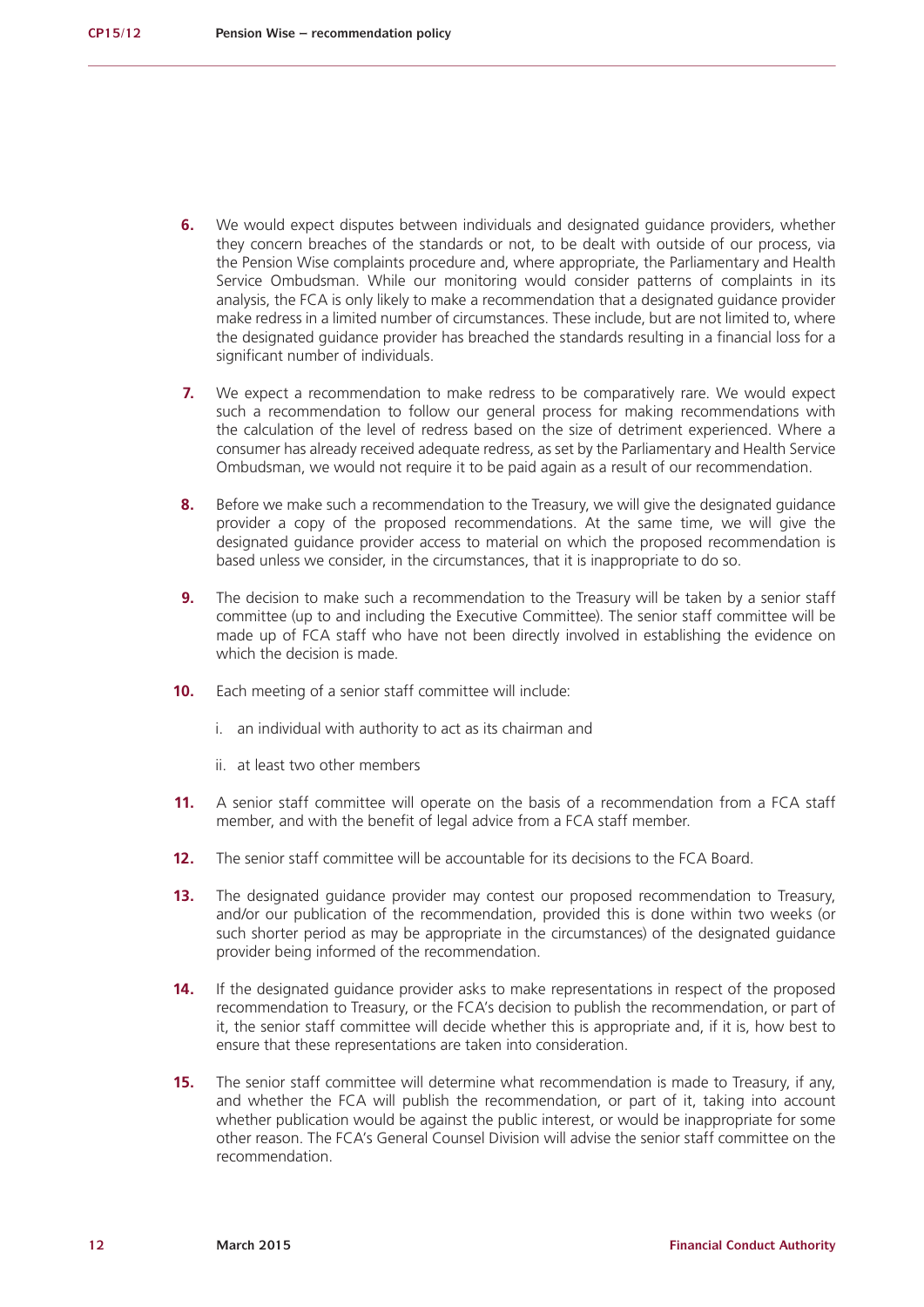**16.** The monitoring powers provided to the FCA under legislation do not provide for designated guidance providers to refer FCA recommendations, or our decision to publish recommendations, to the Upper Tribunal. We anticipate that representations may be made to the Treasury.

#### **When we might make a recommendation**

- **17.** In most cases, we will discuss our concerns with the designated guidance providers before making a recommendation to the designated guidance provider and the Treasury.
- **18.** In general terms, we will consider making recommendations where we identify consumer detriment or a risk of consumer detriment, arising from the failure of a designated guidance provider to comply with the standards. We will generally have regard to the other considerations set out below (but, depending on the particular circumstances, may take into account other factors).

#### **Contextual considerations for making recommendations**

- **19.** Our guiding principle is that we will be more inclined to make recommendations in circumstances where there is material or recurrent detriment occurring. In making the decision to recommend we will generally have regard to the following considerations:
	- whether the breach had an adverse effect on the recipients of the guidance generally and, if so, how serious that effect was
	- whether the breach had an effect on particularly vulnerable people, whether intentionally or otherwise
	- **•** where alternative market mechanisms such as improved information disclosure or competition could not generally be expected to address the concerns we have raised to protect consumers in the absence of specific recommendations
	- **•** whether the recommendation or the timing of the recommendation would in itself create undue risk of further consumer detriment, including harm to those currently using the service.

#### **General considerations for the content of a recommendation**

- **20.** In addition to the above, in determining what recommendation to make, we would expect to have regard to general considerations that include, but are not limited to, whether the recommendation is:
	- **•** a proportionate response to the nature and impact of the breach of the standard by the DGP
	- **•** a proportionate and practical means of addressing actual or potential consumer detriment
	- **•** supported by sufficient and appropriate evidence
	- **•** clear and transparent in respect of the grounds and objectives for making the recommendation
	- **•** likely to be beneficial for consumers of Pension Wise, when taken as a whole. In other words where our assessment of the benefits for users of Pension Wise collectively from making the recommendation outweighs any dis-benefit to specific users of the service.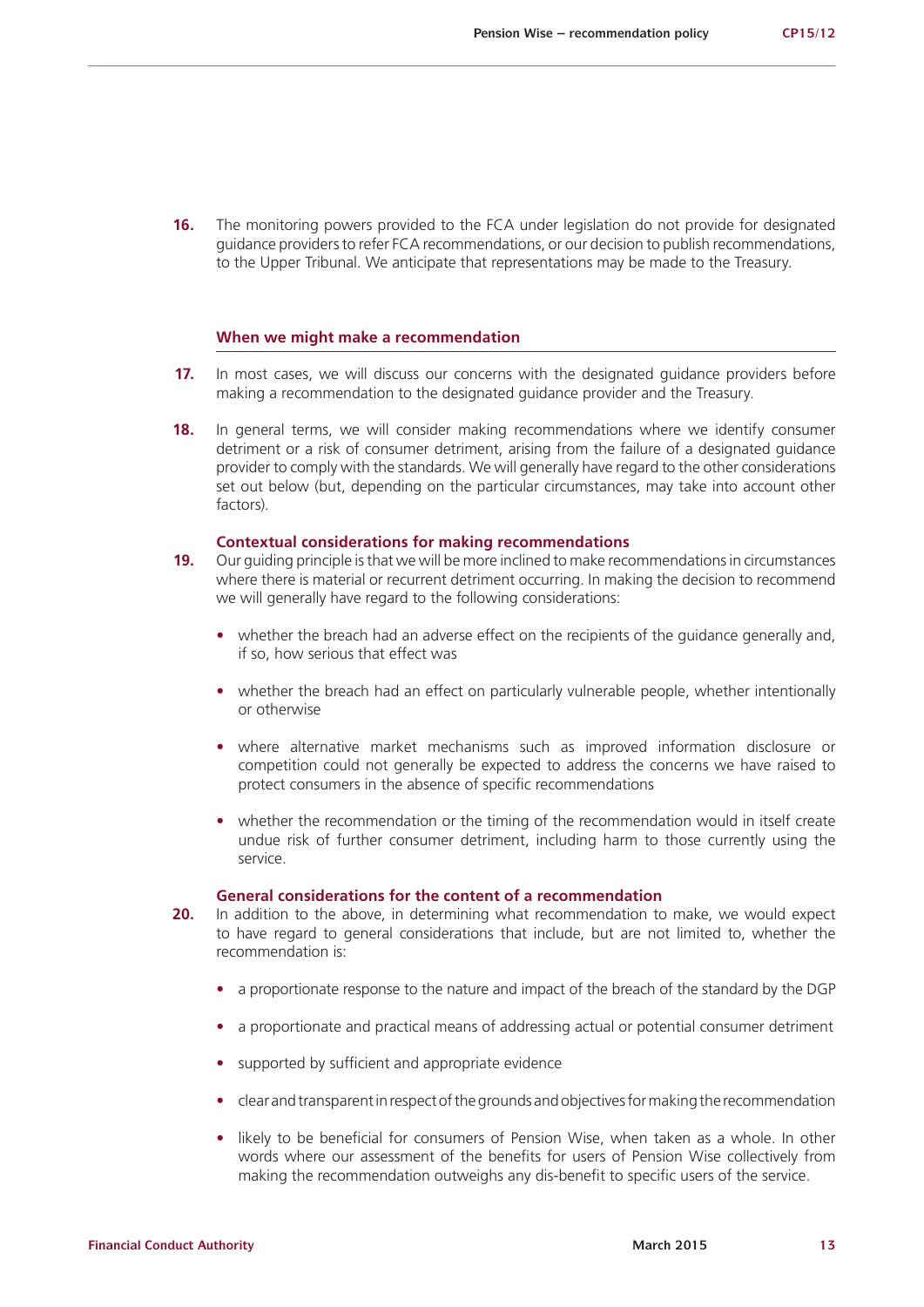- **21.** The FCA will also consider the risk that the recommendations have a negative impact on protected groups in the Equality Act and whether the recommendations can promote equality and good relations.
- **22.** Examples of where we might make a recommendation to a designated guidance provider and the Treasury, include but are not limited to, circumstances where we believe that:
	- **•** a designated guidance provider's non-compliance with FCA standards poses a serious threat to consumers
	- there are issues that indicate a widespread problem or weakness at a designated quidance provider
	- a designated guidance provider has failed to comply with an action plan (agreed with the designated guidance provider further to our monitoring of the designated guidance providers and prior to making any recommendations)
	- a designated guidance provider failed to bring the potential breaches of FCA standards to the attention of the FCA
	- the conduct in question is particularly egregious
- **23.** However, these are simply illustrative examples and not an exhaustive list of potential scenarios. In practice additional considerations may apply.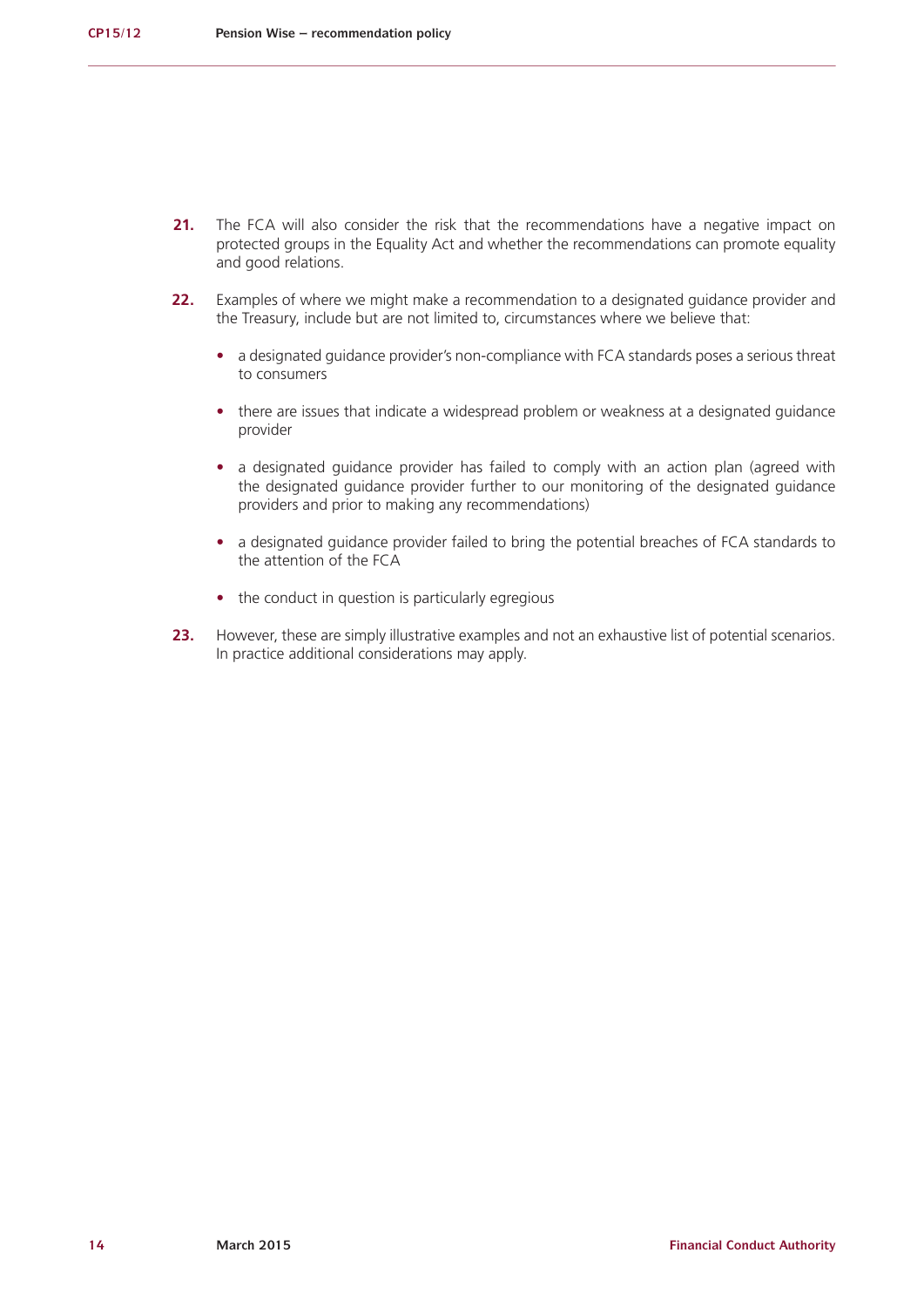# **Annex 2 List of questions**

- **Q1: Do you have any comments on the recommendation process as outlined in the policy in Annex 1 ?**
- **Q2: Is there anything else you think we should include in the policy in Annex 1?**
- **Q3: Are there any other instances, other than those included in the policy in Annex 1, where you feel we should consider making a recommendation?**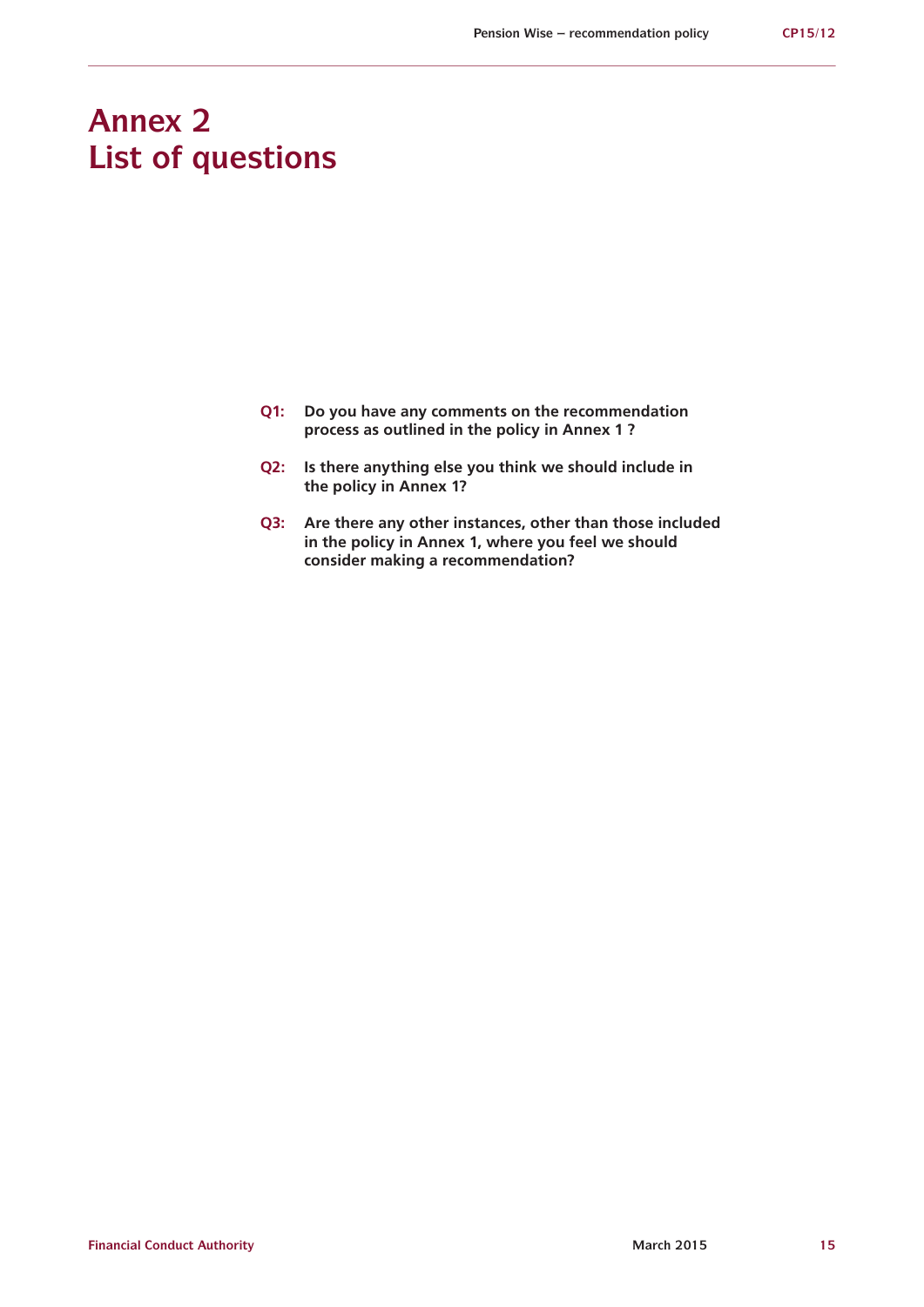# **Annex 3 Compatibility Statement**

- **1.** This annex explains our reasons for concluding that our proposals relating to the recommendation policy in this consultation are compatible with certain requirements under FSMA.
- **2.** We are required to publish a draft recommendations policy under section 333L(1)(b) of FSMA (as inserted by the Pension Schemes Act 2015) as part of our new duties to set and monitor standards on the delivery partners involved in Pension Wise.
- **3.** We are required by section 333O of FSMA to discharge our general pensions guidance functions with a view to securing an appropriate degree of protection for recipients of pensions guidance from designated guidance providers. The relevant pensions guidance function for this consultation is referenced in section 333O(3)(b) of FSMA and is our policy on making recommendations under section 333J of FSMA. Our requirement to consult the Treasury and the public on this policy is contained in section 333L of FSMA.
- **4.** Our proposed policy set out in this consultation is intended to discharge our general pensions guidance functions so far as they relate to our policy on making recommendations, and in doing so we have had regard to our strategic and operational objectives in section 1B(2) and (3) of FSMA and the regulatory principles in section 3B of FSMA.
- **5.** We decided on a six week consultation period due to the short timescales before the wider retirement reforms come into effect and the limited number of organisations directly affected by the Policy.